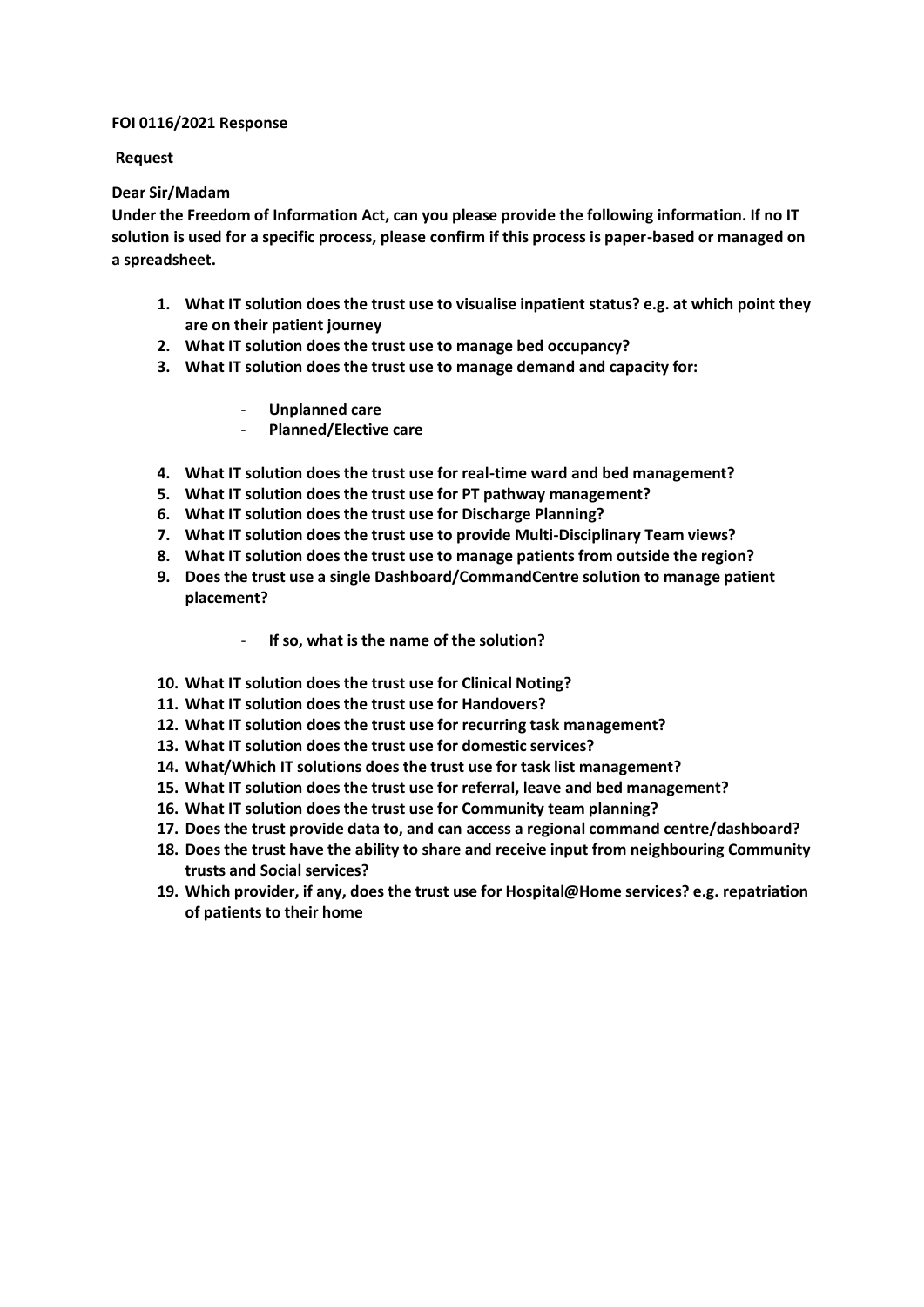# **Response**

**1. What IT solution does the trust use to visualise inpatient status? e.g. at which point they are on their patient journey**

Servelec Rio

**2. What IT solution does the trust use to manage bed occupancy?**

Servelec Rio

- **3. What IT solution does the trust use to manage demand and capacity for:**
	- **- Unplanned care**
	- **- Planned/Elective care**

There is no specific system in place.

**4. What IT solution does the trust use for real-time ward and bed management?**

Servelec Rio

**5. What IT solution does the trust use for PT pathway management?**

N/A

**6. What IT solution does the trust use for Discharge Planning?**

Servelec Rio

**7. What IT solution does the trust use to provide Multi-Disciplinary Team views?**

Servelec Rio

**8. What IT solution does the trust use to manage patients from outside the region?**

Servelec Rio

- **9. Does the trust use a single Dashboard/CommandCentre solution to manage patient placement?**
	- **- If so, what is the name of the solution?**

No